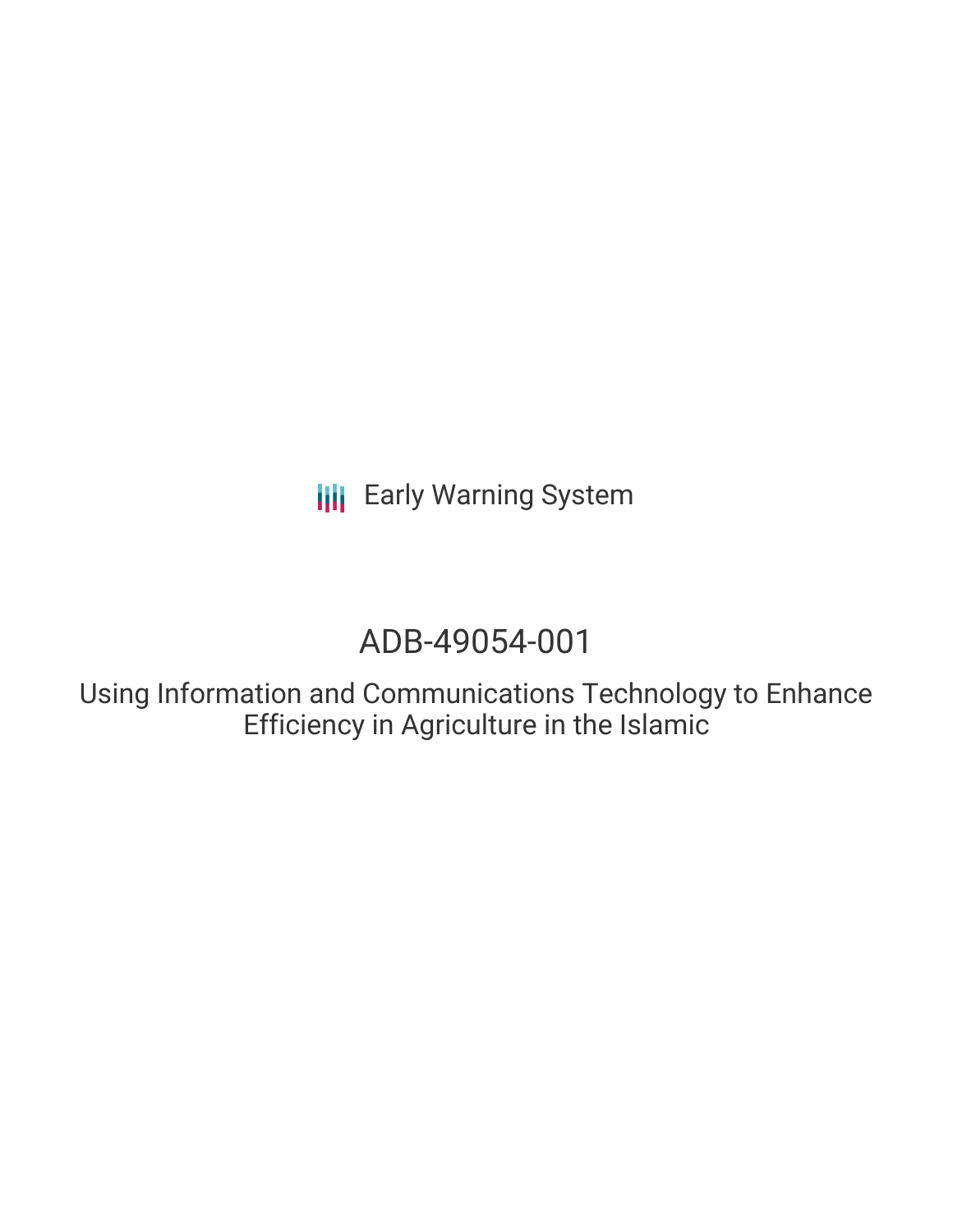

Using Information and Communications Technology to Enhance Efficiency in Agriculture in the Islamic

#### **Quick Facts**

| <b>Countries</b>               | Pakistan, Tajikistan         |
|--------------------------------|------------------------------|
| <b>Financial Institutions</b>  | Asian Development Bank (ADB) |
| <b>Status</b>                  | Proposed                     |
| <b>Bank Risk Rating</b>        | U                            |
| <b>Borrower</b>                | Regional                     |
| <b>Sectors</b>                 | Communications               |
| <b>Investment Type(s)</b>      | <b>Advisory Services</b>     |
| <b>Investment Amount (USD)</b> | $$0.50$ million              |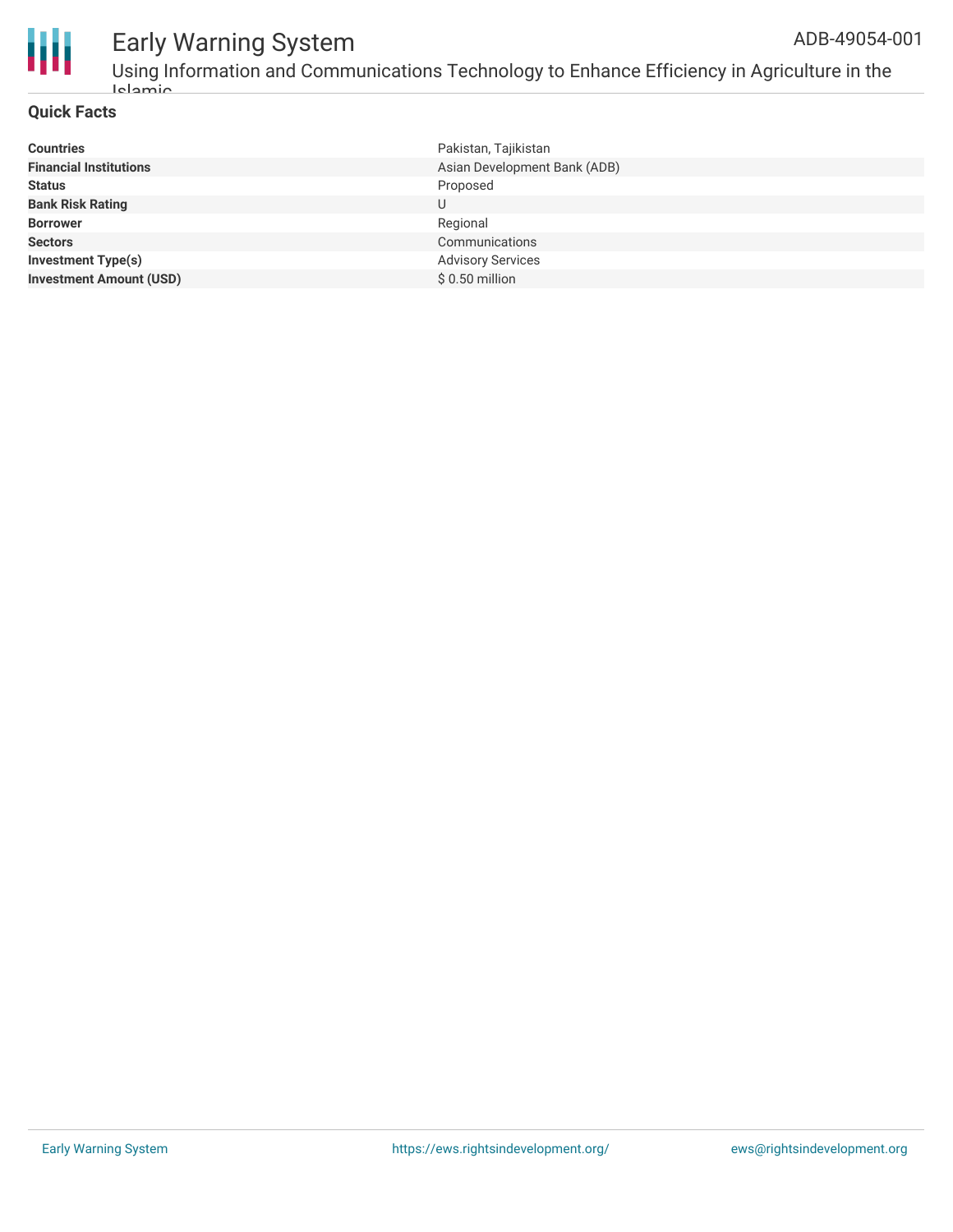

Using Information and Communications Technology to Enhance Efficiency in Agriculture in the Islamic

#### **Project Description**

According to ADB website, the project impact will be an increased income and profitability in the agriculture sector. The project outputs are as follows:

1. ICT systems designed and operationalized for timely provision of real-time, reliable and area specific weather forecasts and alerts, market information, and extension advice

2. Agricultural helpline call center operationalized for target beneficiaries using ICT systems rolled out

3. Public-private partnership framework operational on a sustainable basis.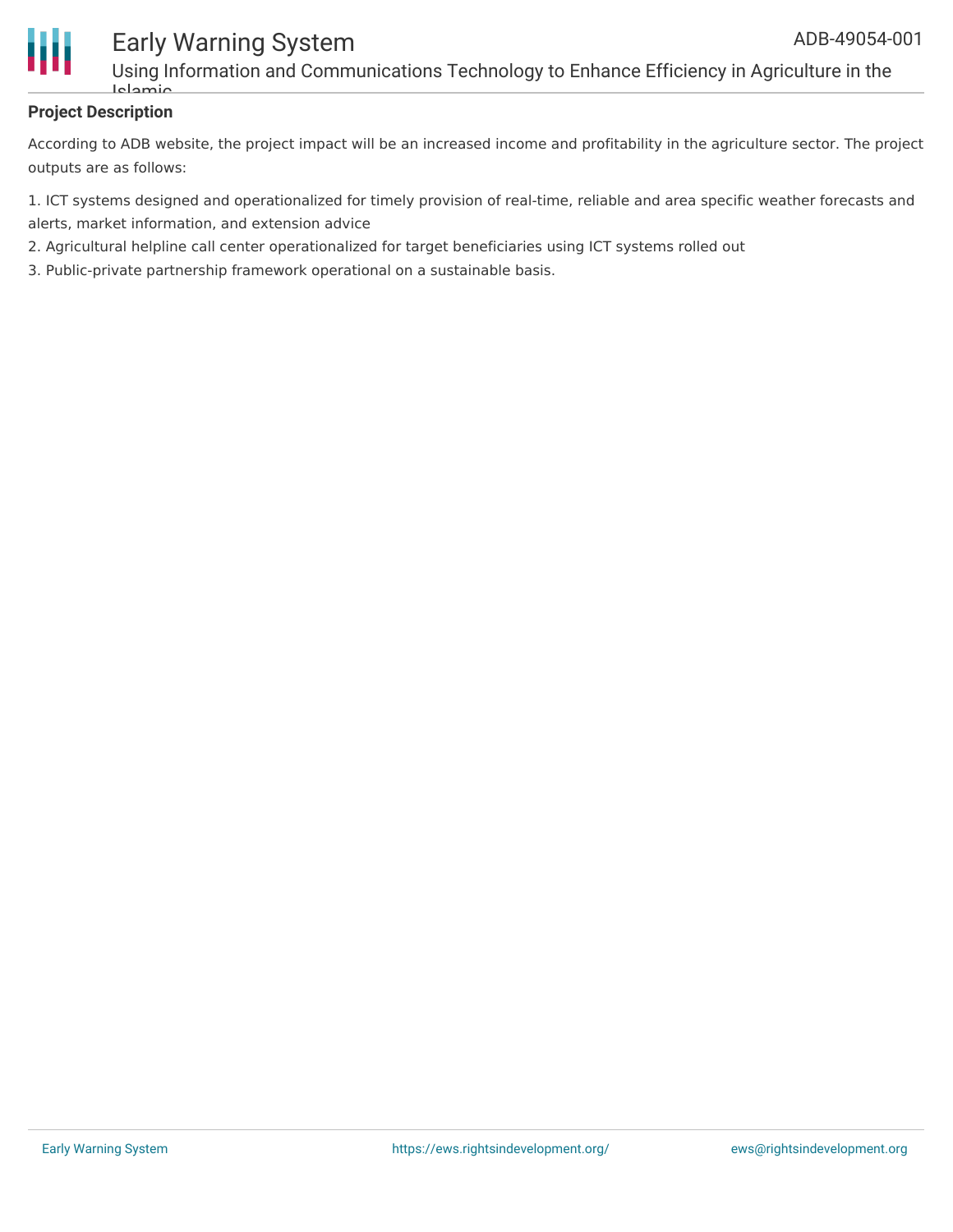

Using Information and Communications Technology to Enhance Efficiency in Agriculture in the Islamic

#### **Investment Description**

Asian Development Bank (ADB)

Republic of Korea e-Asia and Knowledge Partnership Fund: US\$ 500,000.00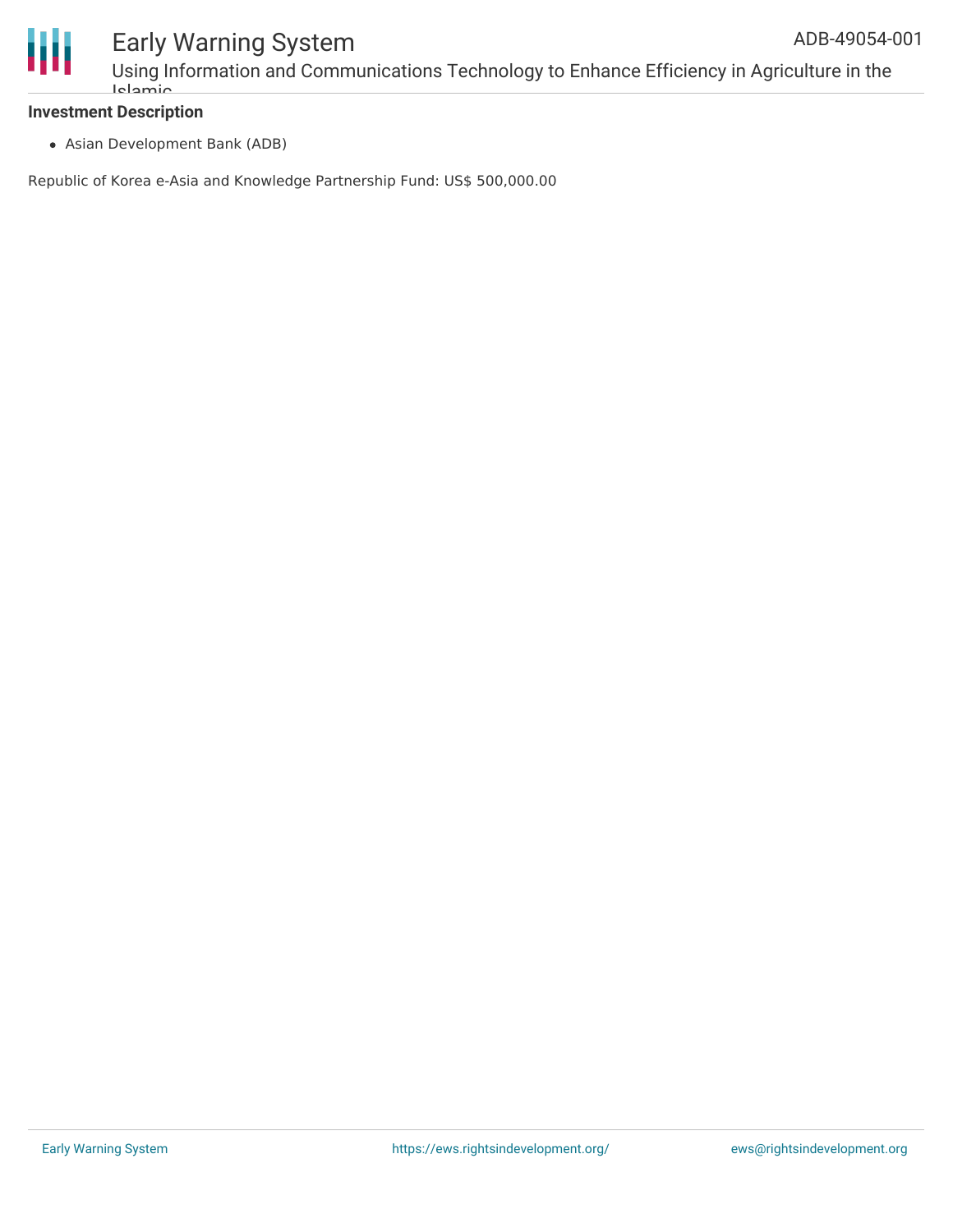

Using Information and Communications Technology to Enhance Efficiency in Agriculture in the Islamic

#### **Contact Information**

Project Officer: Shrestha, Samjhana Central and West Asia Department No contact information provided at the time of disclosure.

#### ACCOUNTABILITY MECHANISM OF ADB

The Accountability Mechanism is an independent complaint mechanism and fact-finding body for people who believe they are likely to be, or have been, adversely affected by an Asian Development Bank-financed project. If you submit a complaint to the Accountability Mechanism, they may investigate to assess whether the Asian Development Bank is following its own policies and procedures for preventing harm to people or the environment. You can learn more about the Accountability Mechanism and how to file a complaint at: http://www.adb.org/site/accountability-mechanism/main